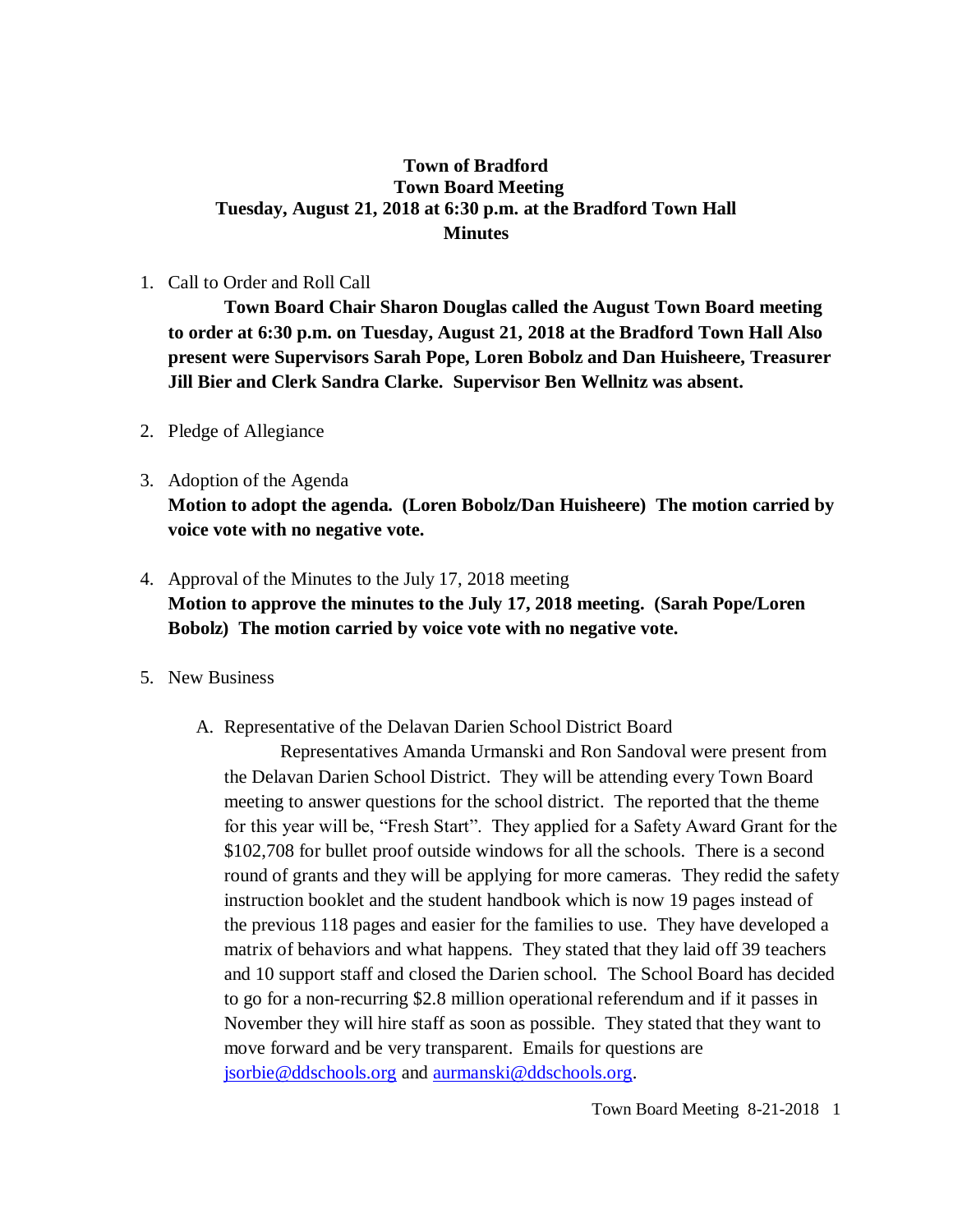B. Discussion and action on a Burning Ordinance

**Motion to adopt Ordinance No. 46-2018, a burning ordinance, creating Chapter 23 of the Code of Ordinances. (Dan Huisheere/Sarah Pope) The motion carried by voice vote with no negative vote.**

C. Discussion and possible action on possible changes to Section 4.9, J. Chapter One, the Zoning Ordinance of the Code of Ordinances regarding mobile home parks

Chair Sharon Douglas stated that when this ordinance is passed she will have it translated into Spanish and will get it to the residents of the mobile home park. She added that the attorneys have not heard from David Merriam. It was reported that the parking is better, but there is still some foliage and debris to be removed and some of the trailers are still not numbered.

**Motion to adopt Ordinance No. 47-2018. (Loren Bobolz/Sarah Pope) The motion carried by voice vote with no negative vote.**

D. Discussion and action on report by Fire District Representative

**Loren Bobolz presented the Fire District Board minutes from 8-09- 2018. He stated that they did a record reduction and the committee is coming together.** 

**Sharon Douglas reported that she had attended the meeting on August 9th. Chief Wright had reported that a fire truck would be responding with an EMS unit. She stated that if anyone was interested in a tour of the fire department to let her know and she would set one up and the board is invited to view a training session. She added that the record reduction is on schedule and all records were gone through and everything that was over 7 years old without historic significance was destroyed. The repairs to the brakes on the tender have been done. Committees are coming together with the EMS meeting and are starting to plan training and begin a quality control plan. Marking of Turtle Creek with mileage markers to aid in rescue will be moving forward starting at the state line in Beloit and will run through Darien. She added that the strategic plan draft was started and the development of the Operating Procedures is ongoing. She stated that the committee met on August 13th on the first step of the budget and will be meeting on the 27th to hopefully finalize the budget before it goes to the Fire District Board and the municipalities for approval.**

E. Discussion and action on Fire District Agreement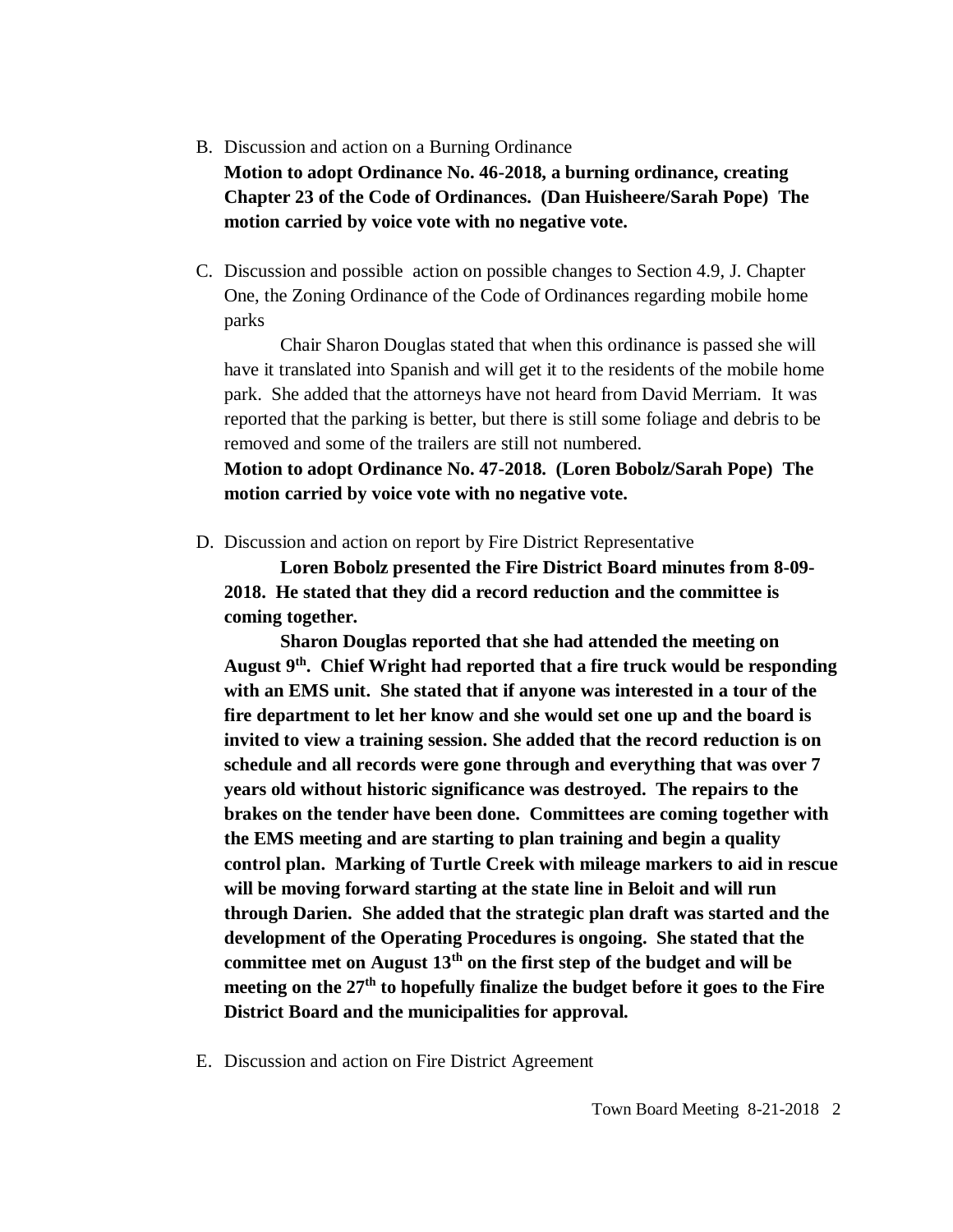**Motion to approve the Fire District Agreement. (Dan Huisheere/Sarah Pope) The motion carried by voice vote with no negative vote.**

F. Discussion and action on Zoning Officer Report

Chair Sharon Douglas reported that she had received a complaint from a resident of Wyman-Rye that a neighbor may be running a business, and they complained of paint and gas odors. She checked and they had gotten approval of the building inspector/zoning officer when they put the addition on. They do have three unlicensed dogs. Dan Huisheere will go with Sharon Douglas to talk to the owner of the property.

**Sharon Douglas issued a Demolition Permit to Peter and Rebecca Ligman.**

Chair Sharon Douglas will call the building inspector about a new shed in Wyman-Rye.

G. Discussion of development of 2019 Preliminary Budget

**The clerk reported that new Express Vote machine to replace the Automark machines will need to be purchased in 2019 and the cost of at least \$3477.50 will need to be added to the election portion of the budget. Also three portable voting booths were available for \$50 each to be used in an emergency contingency plan. Clerk Sandra Clarke reported that the Town will receive a Personal Property Aid payment in May 2019 to replace the Personal Property Tax no longer collected on Code 2 Machinery, Tools and Patterns. The Levy Limit will have to be adjusted for this. The aid payment for the Town was posted by the DOR as \$17,392.60.**

- H. Discussion of 2018 Equalized Valuation Report The board reviewed the Equalized Valuation Report.
- I. Discussion and action Supervisors' evaluation of their sections of roads Nothing on this.
- J. Discussion and action on roadwork, including but not limited to tree trimming, culvert repair and replacement, ditching, shouldering, maintenance including replacement of signs and posts, paver repair, pot hole filling, Creek Road and Emerald Grove Bridge Projects

**Chair Sharon Douglas reported that there was a tree limb hanging down on Avalon Road and Ben Wellnitz, Wayne and Sharon Douglas cut it up and hauled it away. Wayne and Sharon Douglas put up the road sign for Maple Lane and Emerald Grove Road intersection and replaced the double** 

Town Board Meeting 8-21-2018 3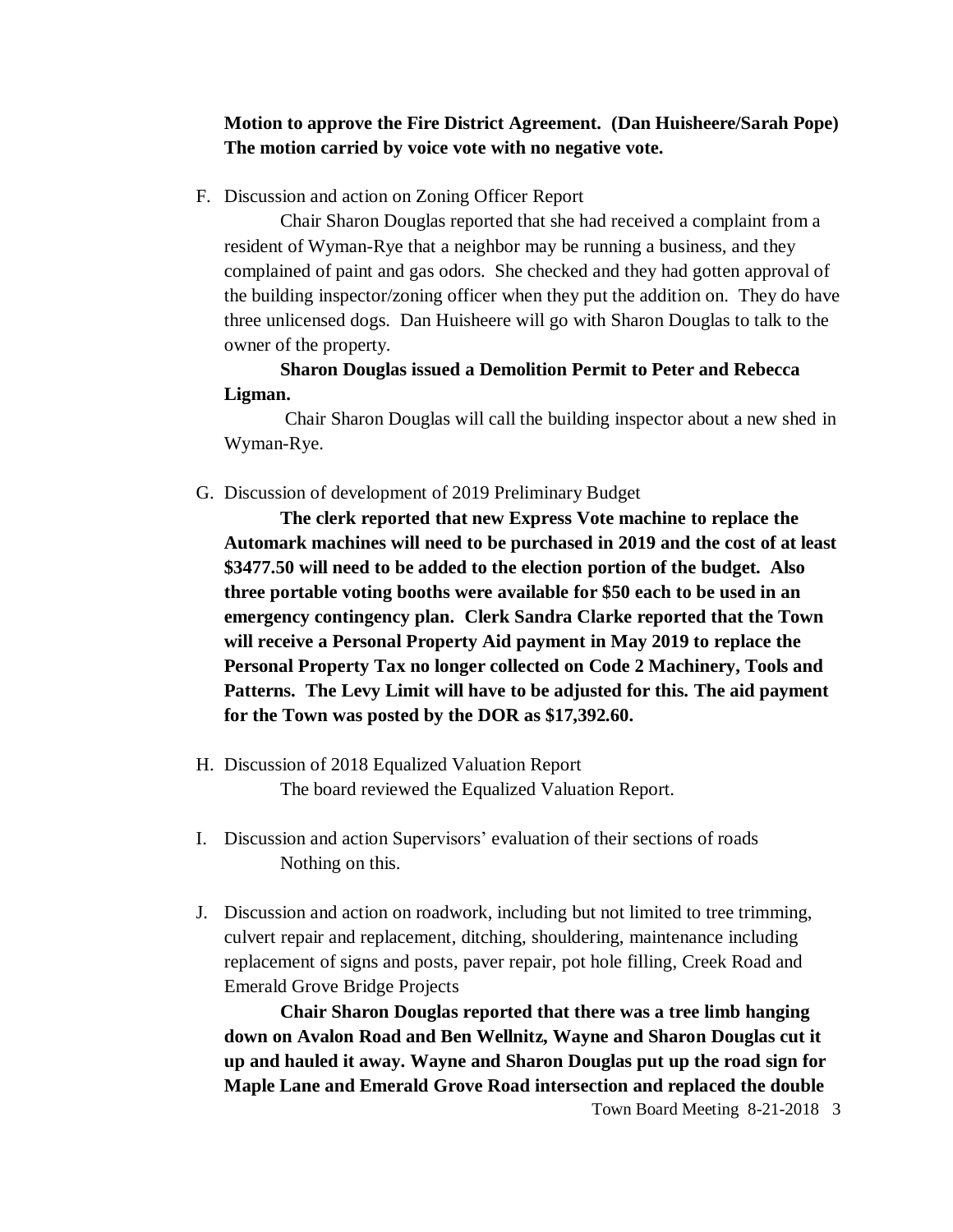**arrow signs at Hofstrom and O'Riely, Odling and Bradford Town Hall, and Larsen and Emerald Grove Road intersections. Wayne Douglas replaced the stop ahead sign post on Avalon Road near Delong's that had been hit by a motorcyclist. Chair Sharon Douglas called the Rock County Sheriff's Department and they will be sending the accident report so the motorcyclist's insurance company can be billed for the damage. The stop sign at E. Creek Road and O'Riley Road was knocked down last night and Loren Bobolz attached a post to it temporarily. Wayne and Sharon Douglas checked it and they will put in a new post. There is not a double arrow sign on Creek Road at the end of Odling Road.** 

**There was concern that the sealcoating done on Reid Road which was to be 80% fractured and 20% round stone may have mostly round stone on the south end. Sharon Douglas will call Scott Construction to see if there is a warrantee on the sealcoating done on Reid Road.**

K. Discussion and action on Town Hall Repair Committee Report

**It was suggested that Orkin be called when it gets colder for hornets in the Town Hall.**

- L. Discussion and action on approval of Driveway Permit Applications **Chair Sharon Douglas issued a Driveway Permit to Lisa Larson.**
- M. Discussion and action on approval of Utility Permit Application **No applications were received.**
- N. Discussion and action on approval of Operator's Licenses for Alanis Vander Kooi and Aswany Manzanilla **Motion to approve the Operators Licenses for Alanis Vander Kooi and Aswany Manzanilla. (Loren Bobolz/Dan Huisheere) The motion carried by voice vote with no negative vote.**
- O. Discussion and action on 5-Year Capital Improvement Plan

**The TRID Project, for replacement of the large culvert on Creek Road just west of Carvers Rock Road and the reconstruction of the intersection of Creek and Carvers Rock Road, is planned for 2019. Loren Bobolz and Dan Huisheere will check the three culverts on Creek Road east of the railroad bridge and west of O'Riley Road to see if they need replacement. The Board discussed tree and brush removal east of the Creek Road Railroad Bridge for 2019 before the Creek Road Railroad Bridge replacement project which is scheduled for 2020.**

Town Board Meeting 8-21-2018 4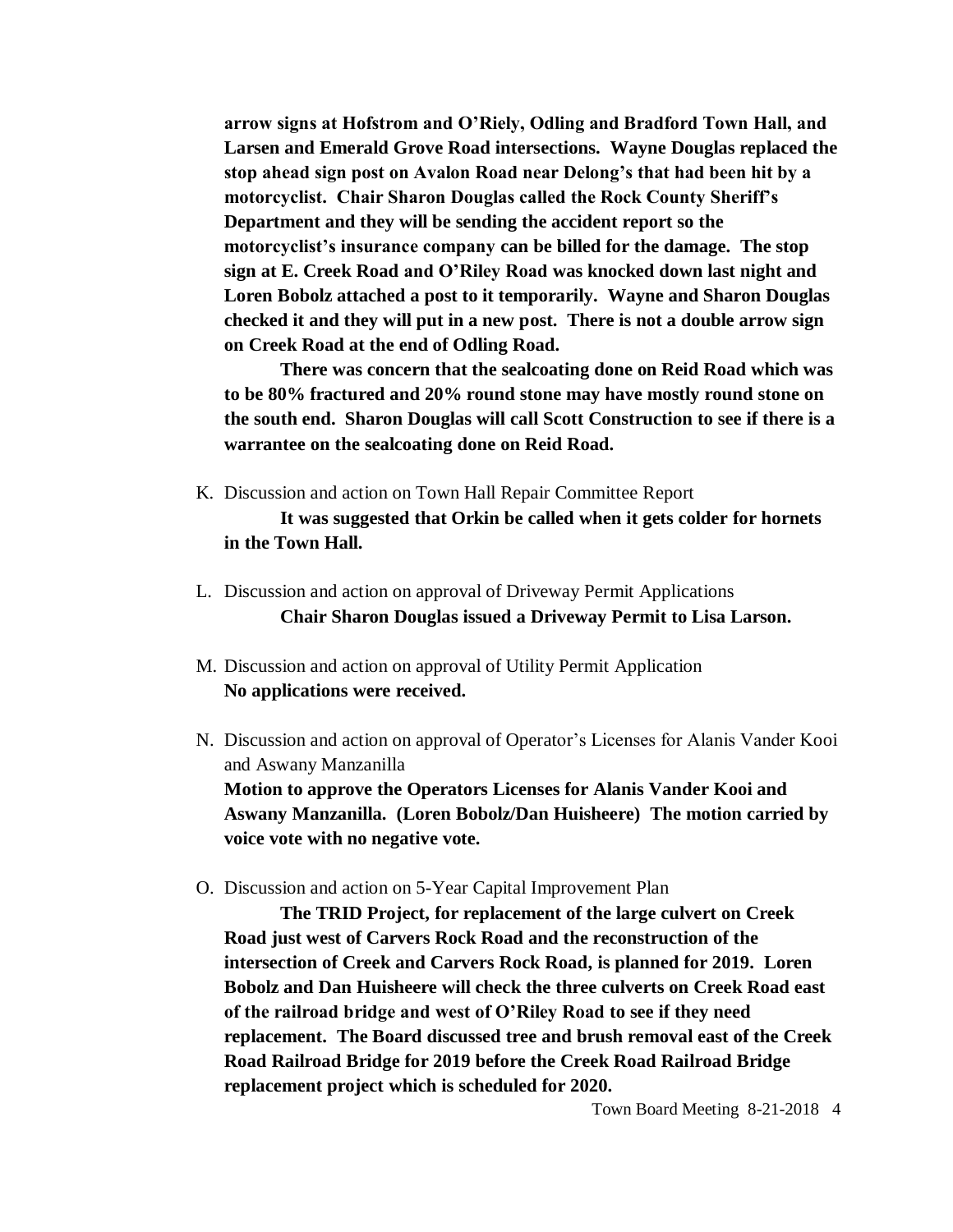# **The board discussed other possible projects and discussion will resume at the next meeting.**

- P. Discussion and action on petition and resolution for County Bridge and Culvert Aid for the E. Creek Road culvert just west of Carvers Rock Road **Motion to approve the Resolution and Petition for County Bridge and Culvert Aid for the Creek Road Culvert just west of Carvers Rock Road. (Dan Huisheere/Sarah Pope) The motion carried by voice vote with no negative vote.**
- Q. Discussion and action on approval of Veterans Service List for Mt. Philip **Cemetery**

**Motion to approve the Veteran's Service List for the Mt. Philip Cemetery. (Loren Bobolz/Saran Pope) The motion carried by voice vote with no negative vote.**

- 6. Citizen Participation
- 7. Announcements and Reports
	- **a. The September Town Board meeting will be held on Tuesday, September 18, 2018 at 6:30 p.m. at the Bradford Town Hall**
	- **b. The Rock County Sheriff's Report was reviewed.**
	- **c. The 2018 July Shared Revenue Payment was \$2,288.89. The total estimated 2018 Shared Revenue payment is \$15,259 with the remainder of the payment coming in November.**
	- **d. Attorney Moore sent a letter to all board members regarding his moving into a different phase of his practice.**
- 8. Treasurer's Report

**Treasurer Jill Bier reported that the Town share of the August Tax Settlement was \$106,509.13.**

**Motion to approve the Treasurer's Report. (Dan Huisheere/Loren Bobolz) The motion carried by voice vote with no negative vote.**

9. Bills for Approval

The board decided to add a bill from Loren Bobolz for three 4"x4" sign posts for \$33.49 to the bills to be paid.

**Motion to approve the bills for payment with the addition of the bill of \$33.49 for the posts. (Dan Huisheere/Sarah Pope) The motion carried by voice vote with no negative vote.**